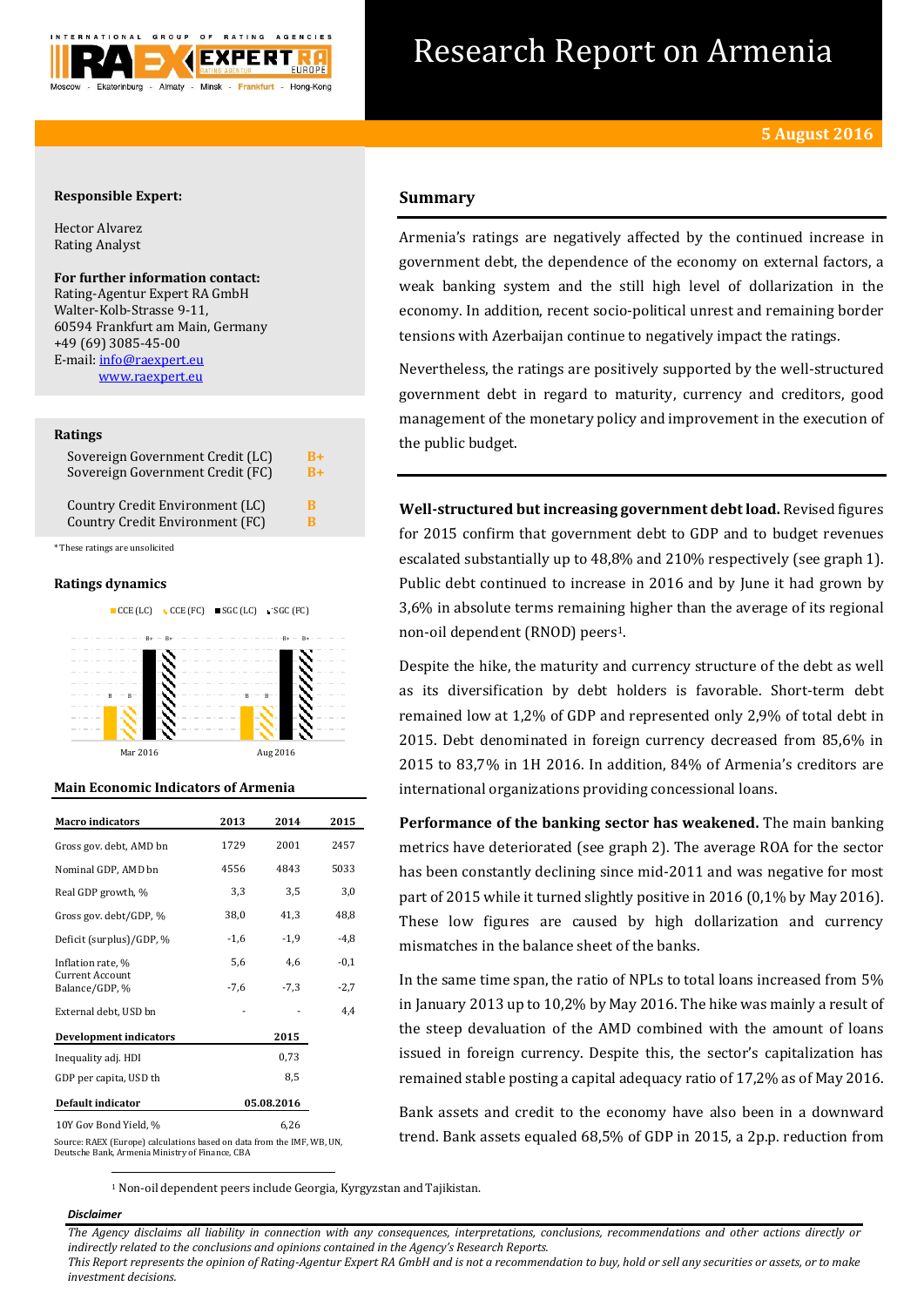

**Graph 1:** Public debt dynamics, %







Source: RAEX (Europe) calculations based on data from the CBA

**Graph 3:** Fiscal budget dynamics



Source: RAEX (Europe) calculations based on data from the IMF

2014, while the amount of credit provided by the banking sector was 42,1% of GDP and contracted by 3p.p. from a year ago. Furthermore, the pace of credit growth to the economy constantly decreased for the past years and it finally contracted at end-2015 (42,1% of GDP); however, it grew by 3% in absolute terms until May 2016.

As mentioned in our previous review<sup>2</sup>, in January 2017 the minimum capital requirement for the banking sector will be equal to AMD 30 bn following the decision from the Central Bank of Armenia (CBA). The main purpose of the measure is to consolidate banks and to create a more competitive atmosphere in the system. So far, half of the sector has reached the requirements and, according to the Union of Banks of Armenia (UBA), the institutions not able to reach the requirement would either have to look for merger options, transform into other credit institutions or leave the market.

**Fiscal reform underway.** Official figures from the Ministry of Finance showed a 2015 fiscal deficit of 4,8% of GDP, the widest deficit since 2010 when it stood at 5% of GDP (see graph 3). The substantially negative balance is due to the sizable amount of VAT refunds, uncompleted asset sales and a hike in budgetary lending, which further increased by 9% in 1Q 2016. The limited fiscal space prevents the government from applying countercyclical measures to stimulate the economy.

In spite of the deep fiscal hole, the government has slightly improved its fiscal policy effectiveness. Revenues and expenditures in 2016 appear to be according to plans and a new tax reform in 2017 will help to reduce the debt burden and cut the deficit.

**Monetary policy adjustments stabilized volatility.** A series of adjustments by the CBA late in 2014 helped to stabilize pressures on the exchange rate and inflation. In order to avoid a similar situation at the beginning of 2016, the CBA intervened the FX market by selling foreign currency, which once again stabilized the burden on the exchange rate.

Despite trimming the policy rate seven times since August 2015 (from 10,5% down to 7,5% by June 2016) reflecting a loose policy, conditions remain tight. This is reflected in negative inflation rates of -0,1% in 2015 and -0,6% by May 2016 due to low domestic demand, depressed import prices and a steep decline in food prices. Also, the low, and at times negative, growth rates of credit to the economy show strained conditions (see graph 4). However, by slowly easing the rate cuts, stability will be preserved. In addition the real exchange rate has been maintained near equilibrium.

<sup>2</sup> Research report on Armenia from 4 March 2016 [\(http://raexpert.eu/reports/Research\\_report\\_Armenia\\_04.03.2016.pdf\)](http://raexpert.eu/reports/Research_report_Armenia_04.03.2016.pdf).

# *Disclaimer*

1

*The Agency disclaims all liability in connection with any consequences, interpretations, conclusions, recommendations and other actions directly or indirectly related to the conclusions and opinions contained in the Agency's Research Reports. This Report represents the opinion of Rating-Agentur Expert RA GmbH and is not a recommendation to buy, hold or sell any securities or assets, or to make* 

*investment decisions.*